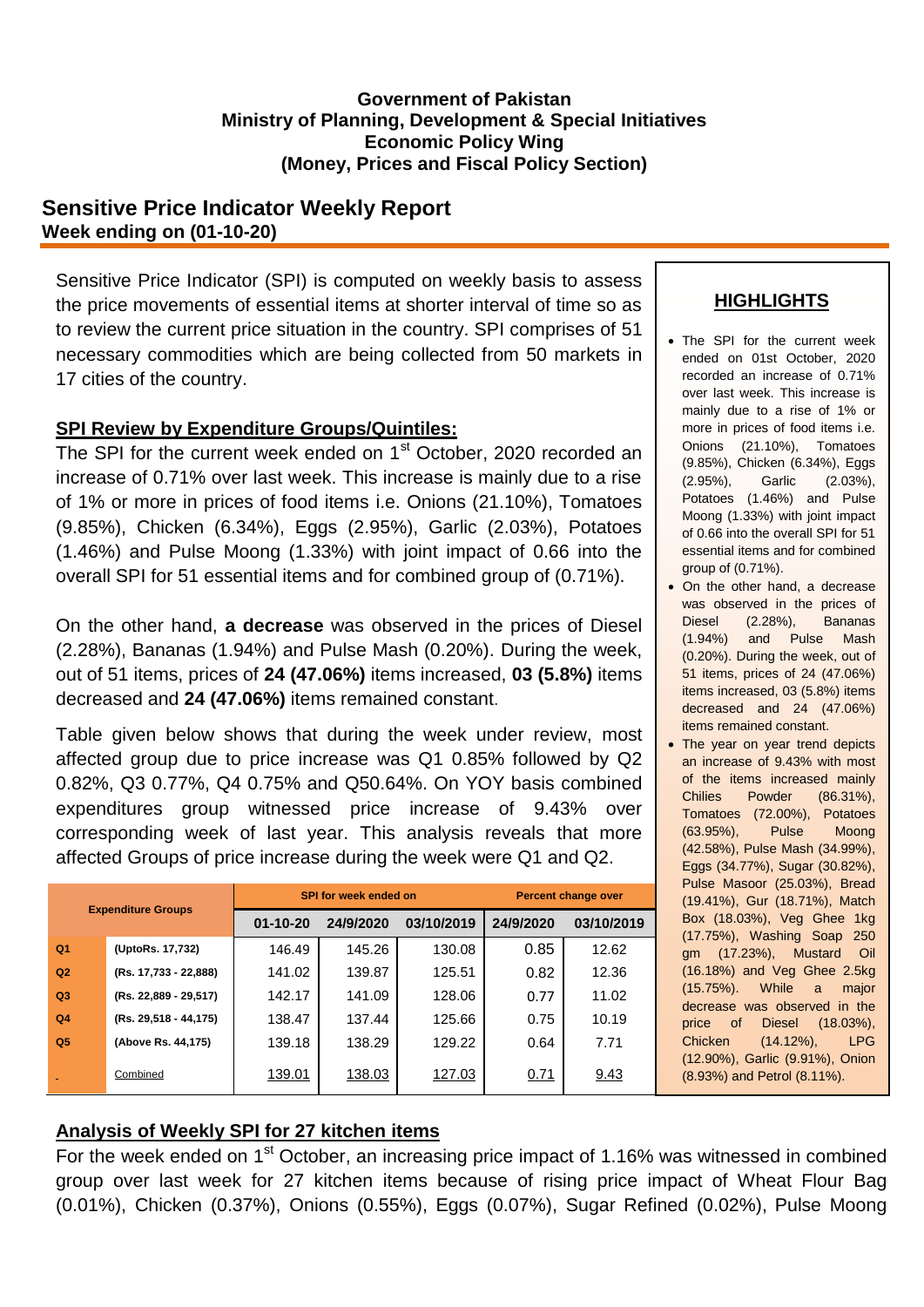(0.01%) and Tomatoes (0.15%). However, during the week under review a declining price impact was witnessed in Potatoes (0.02%), Garlic (0.01%) and Bananas (0.02%). Similarly, lowest income group recoded an increasing impact of 1.29% over last week as rising price impact was observed in Chicken (0.24 %), Eggs (0.05 %), Tomatoes (0.19 %), Onions (0.76 %) and Sugar Refined (0.03 %).

On year on year basis, combined group recorded a rising impact of 14.19 which is attributed to increase in price impact of kitchen items i.e. Wheat Flour Bag (0.89%) Rice Basmati Broken (0.16%), Milk Fresh (3.74%), Eggs Hen Farm (3.54%), Potatoes (1.59%), Sugar Refined (1.59%), Chillies Powder (1.45%), Beef (0.90%), Mutton(0.54%), Cooking Oil Dalda 5 litre tin (0.55%), Vegetable Ghee1kg Pouch (0.44%),Tomatoes (1.28%), however, a declining price impact was shown in Chicken Farm (0.98%), Onions (0.43%), and Garlic (0.04%).

| Price impact on YOY                    | <b>Price Comparison of Major Kitchen Items (Combined Group)</b> |                      |            |               |                     |         |          |  |
|----------------------------------------|-----------------------------------------------------------------|----------------------|------------|---------------|---------------------|---------|----------|--|
| basis<br>for<br>lowest                 | Sr. No                                                          | <b>Items</b>         |            | <b>Prices</b> | impact Current/prev |         |          |  |
| income group for Q1                    |                                                                 |                      | 01/10/2020 | 24/9/2020     | 03/10/2019          | Prev.   | Corresp. |  |
| was 16.74% which is                    |                                                                 | <b>Wheat Flour</b>   | 1031.99    | 1031.17       | 906.16              | 0.01    | 0.89     |  |
| than<br>the<br>more                    | $\overline{2}$                                                  | <b>Rice Basmati</b>  | 88.92      | 88.68         | 83.26               | 0.01    | 0.16     |  |
| combined group.                        | 3                                                               | <b>Mutton</b>        | 1027.42    | 1027.42       | 922.68              | 0.00    | 0.54     |  |
|                                        | $\overline{4}$                                                  | <b>Chicken Farm</b>  | 163.10     | 152.30        | 188.69              | 0.37    | $-0.98$  |  |
|                                        | 5                                                               | <b>Milk Fresh</b>    | 105.05     | 105.05        | 94.11               | 0.00    | 3.54     |  |
|                                        | 6                                                               | Eggs Hen             | 142.90     | 139.47        | 107.64              | 0.07    | 0.04     |  |
|                                        | $\overline{7}$                                                  | <b>Onions</b>        | 68.16      | 56.72         | 76.07               | 0.55    | 0.81     |  |
|                                        | 8                                                               | <b>Bananas</b>       | 64.99      | 66.10         | 59.42               | $-0.02$ | 0.11     |  |
|                                        | 9                                                               | <b>Garlic</b>        | 258.23     | 259.75        | 267.38              | $-0.01$ | 0.10     |  |
|                                        | 10                                                              | <b>Pulse Mash</b>    | 243.04     | 242.62        | 179.03              | 0.00    | 0.12     |  |
|                                        | 11                                                              | <b>Pulse Moong</b>   | 243.76     | 242.01        | 170.85              | 0.01    | 0.30     |  |
| <b>Consumer Prices Of</b>              | 12 <sub>2</sub>                                                 | <b>Potatoes</b>      | 67.60      | 67.85         | 44.30               | $-0.02$ | 1.59     |  |
| <b>Kitchen</b><br><b>Essential</b>     | 13                                                              | <b>Tomatoes</b>      | 115.65     | 110.04        | 72.70               | 0.15    | $-0.43$  |  |
| <b>Different</b><br>in<br><b>Items</b> | 14                                                              | <b>Sugar Refined</b> | 97.22S     | 96.90         | 74.45S              | 0.02    | 1.28     |  |

**Cities**

| Sr.<br><b>No</b> | <b>Units</b>                 | <b>Islamabad</b> | <b>Rawalpindi</b> | <b>Lahore</b> | <b>Karachi</b> | Quetta  | <b>Peshawar</b> |
|------------------|------------------------------|------------------|-------------------|---------------|----------------|---------|-----------------|
| 1                | Wheat Flour Bag 20kg         | 867.42           | 862.64            | 860.00        | 1349.02        | 1200.00 | 1128.84         |
| $\overline{2}$   | Rice Basmati Broken          | 106.56           | 98.54             | 76.87         | 95.74          | 114.93  | 90.00           |
| 3                | Mutton (Average Quality) 1kg | 1145.03          | 1158.24           | 1051.19       | 1037.71        | 1096.96 | 925.95          |
| 4                | Chicken Farm Broiler(1kg)    | 160.62           | 152.56            | 146.00        | 187.16         | 174.95  | 161.00          |
| 5                | Milk fresh (Un-boiled)       | 118.68           | 119.20            | 90.00         | 120.00         | 115.00  | 119.70          |
| 6                | Eggs Hen 1dozen              | 118.68           | 140.99            | 142.00        | 145.12         | 144.94  | 143.26          |
| 7                | Cooking Oil 5 Kg             | 1265.00          | 1265.00           | 1240.00       | 1265.00        | 1250.00 | 1265.00         |
| 8                | Pulse Moong 1kg              | 252.84           | 238.42            | 237.40        | 257.86         | 259.97  | 231.72          |
| 9                | Pulse Mash 1kg               | 256.43           | 248.91            | 248.01        | 233.47         | 274.97  | 239.91          |
| 10               | Pulse Gram 1kg               | 171.15           | 148.40            | 133.72        | 158.93         | 164.95  | 155.48          |
| 11               | Potatoes1 Kg                 | 87.30            | 82.13             | 74.12         | 54.92          | 54.85   | 74.28           |
| 12               | Onions 1kg                   | 83.20            | 77.65             | 73.19         | 63.35          | 49.83   | 67.64           |
| 13               | Tomatoes 1kg                 | 123.18           | 116.45            | 116.36        | 125.73         | 99.92   | 92.00           |
| 14               | Sugar Refined 1kg            | 99.90            | 98.46             | 98.90         | 96.37          | 99.50   | 99.55           |
| 15               | Petrol Super Per Liter       | 104.47           | 104.47            | 104.47        | 104.47         | 104.47  | 104.47          |